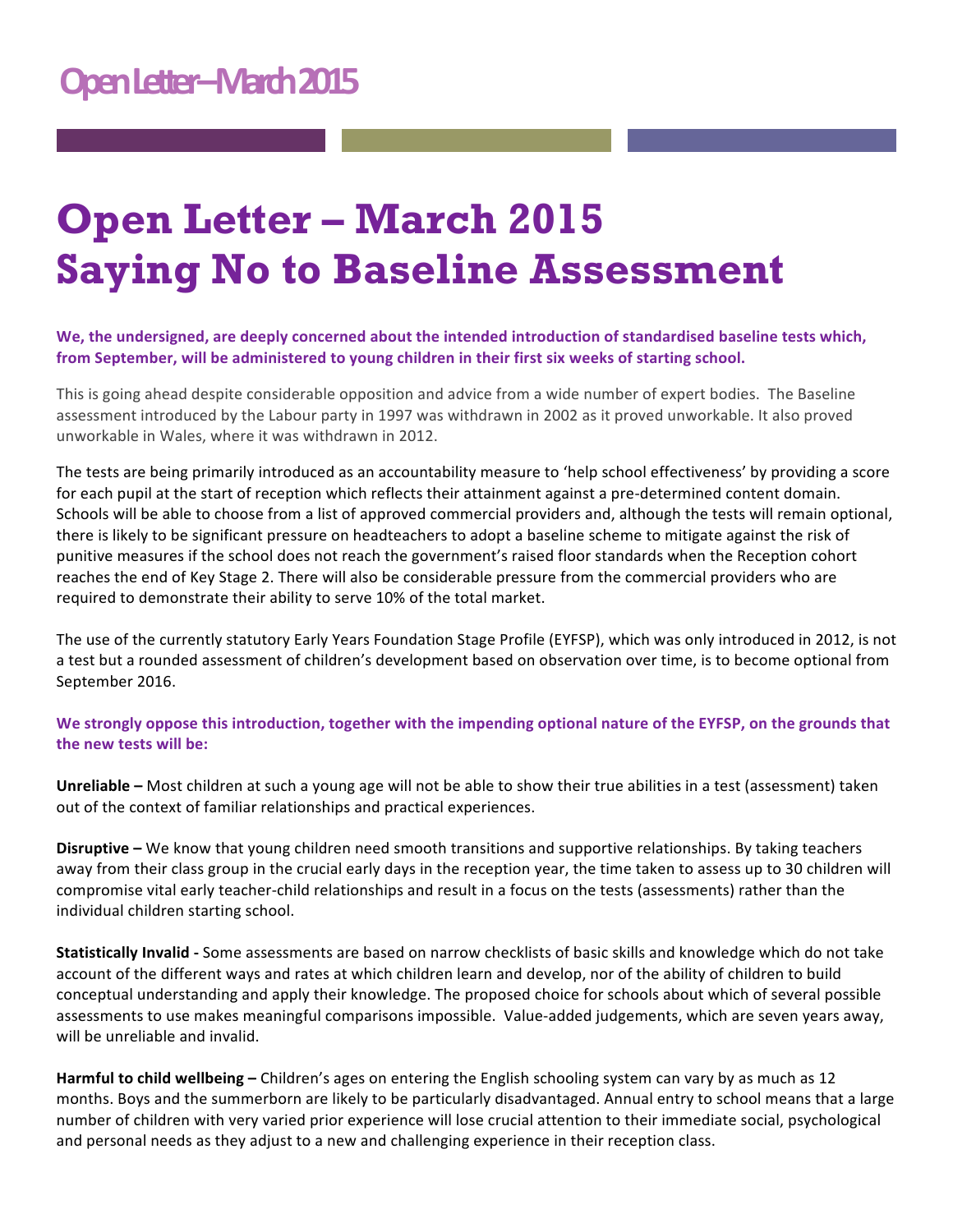**Harmful to effective practice and therefore to children's learning and development - The assessments will result in** pressure on practitioners to 'teach to the test', distorting the curriculum and detracting from the rich physical, exploratory, playful, creative, and intellectual experiences which research shows benefit children in the early years.

Harmful to the home-learning environment, parent partnerships and relationships with nurseries - Parents and nursery staff will be misdirected in terms of the most important markers of their children's progress and attainment, toward supporting narrow measures rather than engaging in the responsive, playful interactions which best support children's learning and development. The careful records linked to the EYFS that nurseries send on to school will be devalued.

Any loss of Early Years Foundation Stage (EYFS) Profile data will undermine the Study of Early Education and **Development (SEED) project**, introduced by this government to track children's progress, and damage current work with colleagues in the health and social services who make use of the EYFS Profile in bringing together services for children and families. It will also compromise the longitudinal data needed for the government to assess the impact of the Early Years Pupil Premium.

The letter signatories are now joining forces to combat such an introduction and to make the subject an increasingly high profile pre-election issue. We call on the current government to urgently re-think the introduction, and on all political parties to follow true democratic process, especially with regards to the developmental rights and wellbeing of our youngest citizens.

## **LETTER SIGNATORIES**

**Beatrice Merrick Chief Executive, British Association for Early Childhood Education (Early Education)** 

**Dr Jane Payler Chair, Association for Professional Development in Early Years (TACTYC)** 

**Wendy Scott, OBE President, Association for Professional Development in Early Years (TACTYC)** 

**Wendy Ellyatt Chief Executive, Save Childhood Movement (SCM)** 

**Melian Mansfield Chair, Early Childhood Form (ECF)** 

**Cathy Nutbrown Professor of Education, The University of Sheffield** 

**Lynn Hannay Chair, National Association for Primary Education (NAPE)** 

**Christine Blower** General Secretary, National Union of Teachers (NUT)